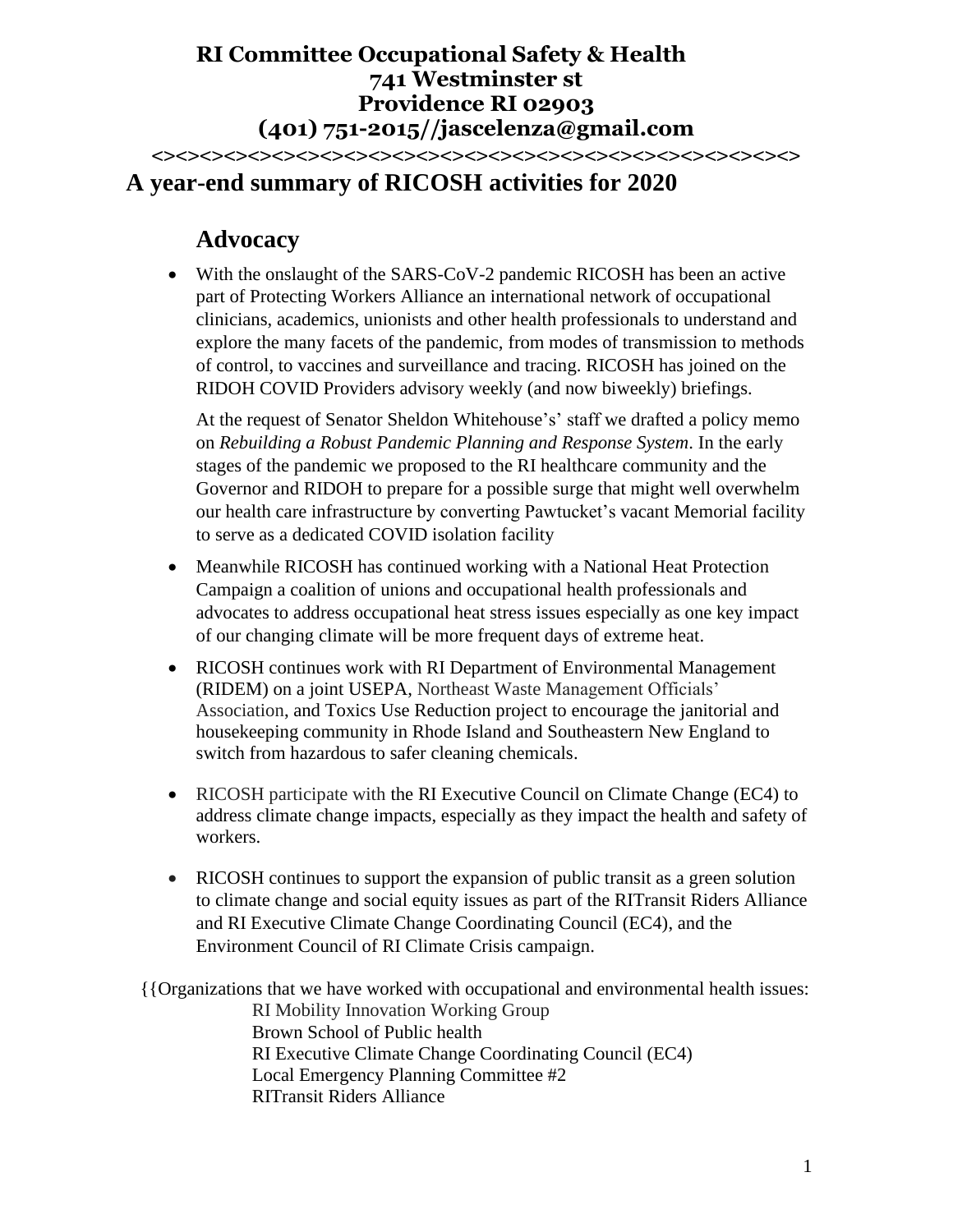RI Department of Environmental Management National Council for Occupational Safety and Health Working RI RI AFL-CIO Protecting Workers Alliance RI EC4-Science and Technical Advisory Board Brown Climate Development Lab Safety Association of RI Environment Council of RI Policy committee Brown University Superfund Research Project

## ❑ **Training and Education**

*'Throughout decades of workplace and environmental health and safety advocacy, RICOSH has educated and trained workers - as well as community members and agencies and professionals - about classical job hazards like asbestos, lead and carbon monoxide and emerging hazards like nanoparticles and emerging infectious diseases.' (New England Consortium Quarterly, UMASS/Lowell)*

#### *[TNEC-CSEA)*

*Since 1987, The New England Consortium (TNEC-CSEA), a partnership of the University of Massachusetts Lowell in the Department of Community Health, with RICOSH, NHCOSH, CTCOSH and MASSCOSH and the Civil Service Employees Association, Local 1000, AFSCME funded by the National Institute of Environmental Health Sciences Worker Education Training Program. TNEC-CSEA has conducted top quality learner-centered participatory hands-on Hazardous Waste Worker and Emergency Responder Health and Safety Training throughout the region. This year we were awarded a new five year grant from the NIEHS.*

**With the COVID-19 Pandemic TNEC training project was suspended by mid March. Prior to that date RICOSH helped training in several** TNEC/CSEA programs on hazardous materials, emergency response, work zone safety, OSHA10 Construction, confined space safety, disaster preparedness. For the following entities:**--**

> **OSHA 10** MWRA Chelsea MA **8HR Refreshe**r Woodward & Curran, PE, ME **8HR Refreshe**r Woodward & Curran Pe, ME  **8HR Refreshe**r Woodward & Curran Prov RI **8HR Refreshe**r Woodward & Curran Dedham MA **PAL Refresher** Smithfield RI **8HR Refreshe**r Woodward & Curran Middletown CT **40Hr Hazwoper** training and refreshers for the Massachusetts Police Academy

With the loss live in-person training TNEC-CSEA pivoted to virtual and on line training with a special 2hr program on TNEC COVID-19 2hr *Returning to Work* seminar for free that was run twice a week every week from April to August and then ran twice a week since August. Total of over fifty seminars have been delivered on line.

We conducted a series of workshops in collaboration with RIAFL-CIO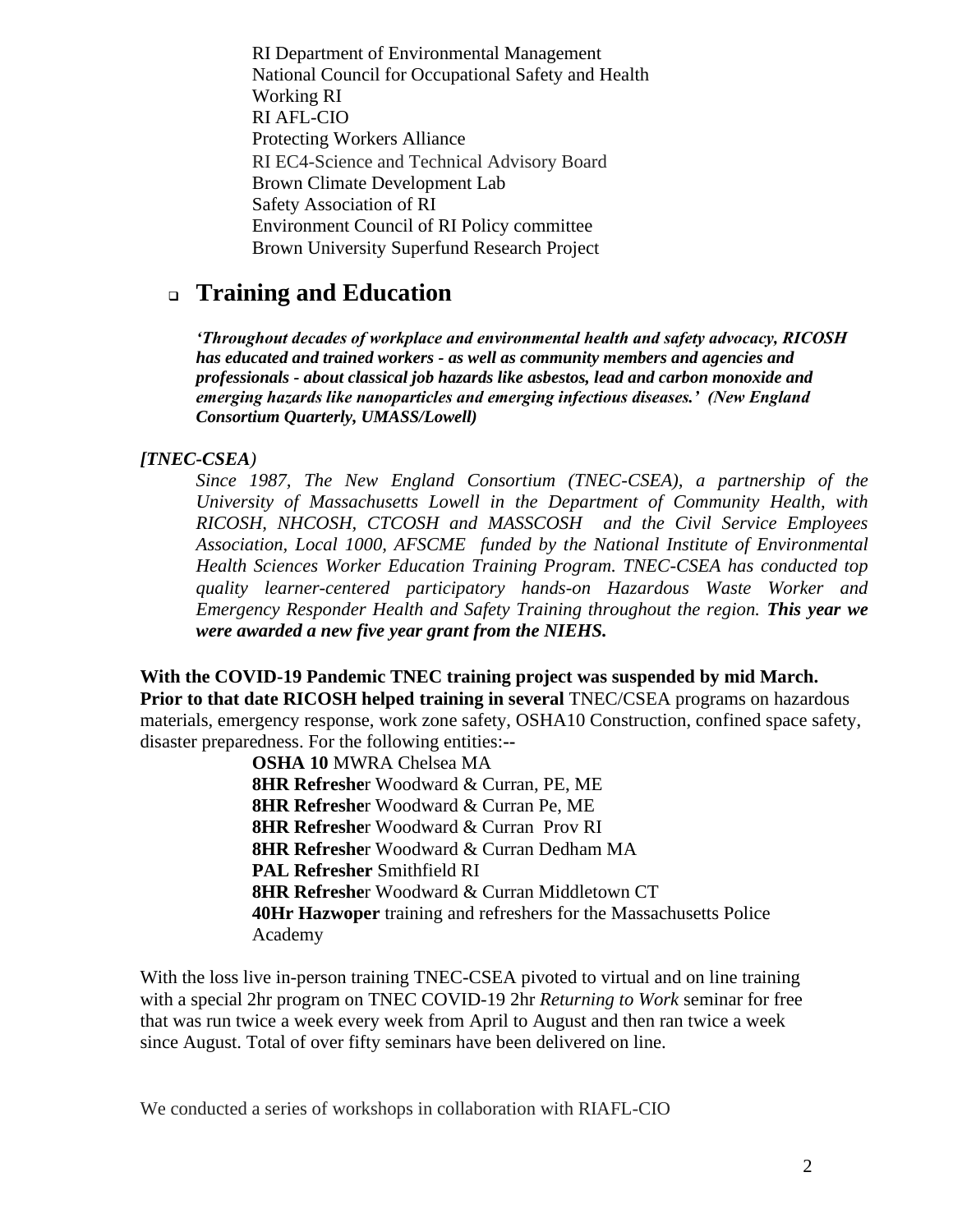### **-Worker Safety in the Age of Covid-19** -**Worker Safety & Health in the Age of Covid-19: an Update -Cleaners, Disinfectants and Chemical Safety**  **-Heat Illness and Healthy Heat Safety**

We conducted seminars for TNEC/UMASSLOWELL on **Climate Change and Worker Health&Safety**-and for the Department of Pathology and Molecular Medicine-Brown University on **Silica and Silicosis**.

RICOSH translated several of our safety and health modules into Spanish and provided them to the National Council of Occupational Safety and Health and the TNEC-CSEA.

RICOSH's staff attended in-service training and seminars to improve our skill set and tool box: a *sample* of some of these programs-

Emory/NIEHS Workshop: *Protecting Infectious Disease Responders During the COVID-19 Outbreak*  NIEHS WTP- *Train-the-Trainer for Virtual COVID19 Safety Advisors RCRA Compliance at Cleanup Sites: Waste Treatment & Land Disposal Restrictions*  NEWMOA *COVID Testing -* NCOSH/ICWUC Training Center *Indoor Air Quality in K-12 Schools: Addressing the Concept of Layered Risk Amidst COVID-19* EPA. *Army Installation Resilience - Challenges and Opportunities to Improve Mission Readiness* Security and Sustainability Forum *Impact of COVID-19 on the Construction Industry and New Research Initiatives* CPWR/NIOSH *Proper Ventilation for COVID-19*.NYCOSH *Federal Government Human Health PfAS Research*-Nat'l Academies of Sciences Superfund Research Program Progress in Research Webinar Part 2: *Legacy and Emerging Contaminants (PAHs, PCBs, PFAS)-NIEHS – Work-Related Asthma*-Harvard Occupational& Enviornmental Medicine NIEHS *Workplace Outbreak Investigation, Contact Tracing and Testing: Intersection between Occupational & Public Health Safer Cleaning and Disinfection for Schools* TURI *Airborne Transmission of SARS-CoV-2:* Nat Academy of Sciences CDC COVID-19 Partner Update: *How to Protect K-12 School Staff Disinfecting during the COVID-19 Pandemic*: MSU/edu *Preventing Heat Illness in Practice* CME NIEHS *Pilot Opioid Train the Train The Role of Healthy Buildings in the Age of COVID-19* Harvard TH Chan *COVID-19: Keeping Construction Workers Safe* ACOEM *Best Safety and Hygiene Practices for Public Workspaces in the COVID-19 Environment* Federal Facilities Council. *COVID-19: Protecting Health Care Workers--Epidemiology, Virology, and Occupational Health Practice* ACOEM *Protecting Health Care Workers – Decontamination & Reuse of Respirators ACOEM* webinar. NIEHS WTP *Protecting Healthcare Workers from Exposure to SARS CoV-2*, University of Maryland Medical Center